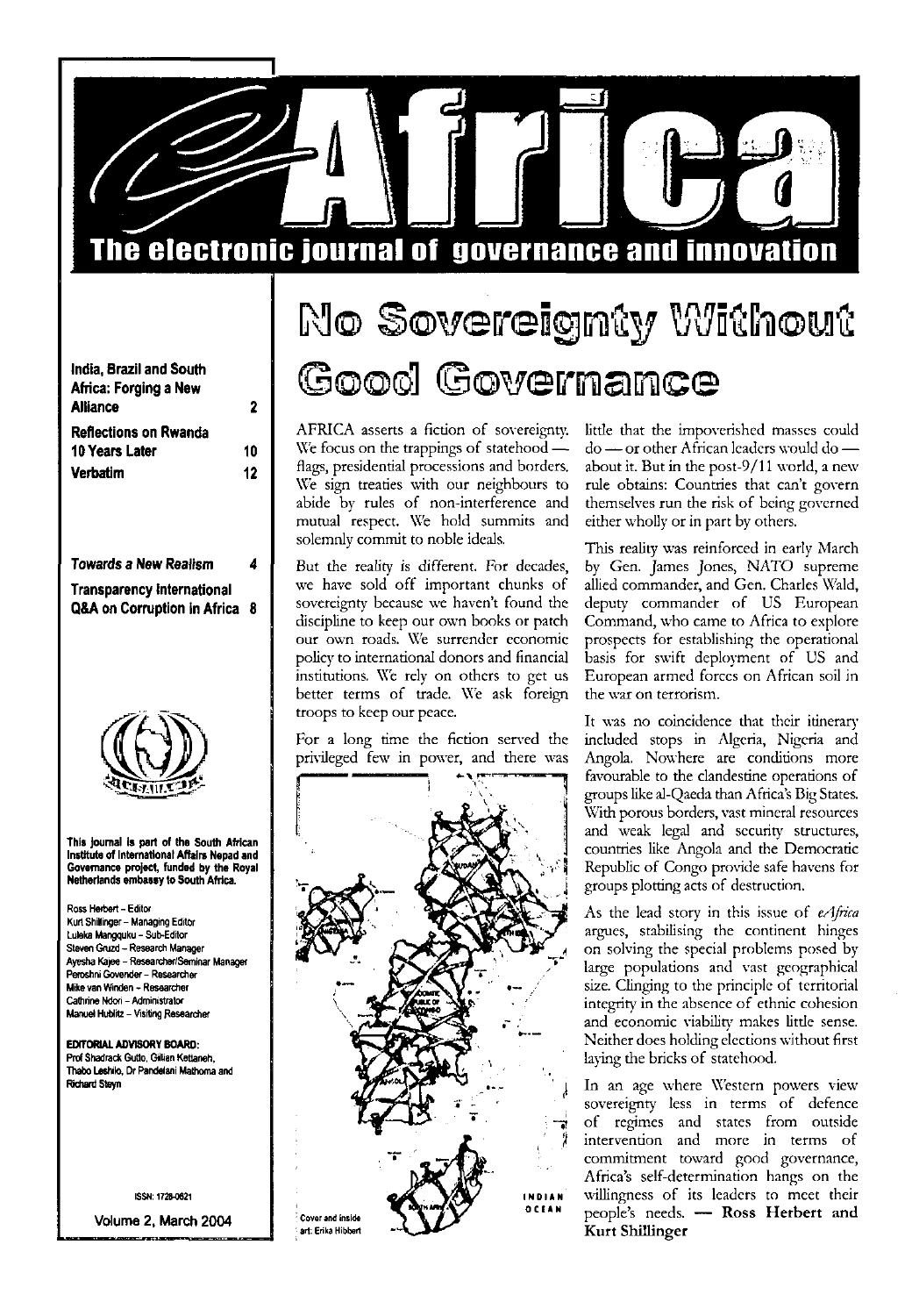# The Emboldened Triangle

## India, Brazil and South Africa aspire to converge in Southern pact to rival North's dominance

NINE months ago, as the G8 heads of state gathered in Evian, France, for what many regard warily as an annual pageantry of Northern political and economic dominance, another, quieter meeting unfolded. There, in the same manicured 13<sup>th</sup> century town on the stepped shores of Lake Geneva, the leaders of three Southern giants sealed a new pact to combine their strengths and try to tip the global scales back into balance.

The India-Brazil-South Africa Dialogue Forum rests on grand principles: respect for international law; eradication of

poverty, disease and social injustice; and globalisation that is more inclusive, humane and equitable. IBSA's 500,000 formation had a galvanising effect in Cancun, Mexico, few months later, an emergent bloc of developing nations  $\frac{2}{5}$  200,000 scuppered a US-EU backed  $\frac{3}{2}$  $\frac{\text{supp}(\text{Area} \times \text{cos} - \text{tan} \times \text{cos})}{\text{d} \cdot \text{tan} \times \text{tan} \times \text{tan} \times \text{tan} \times \text{tan} \times \text{tan} \times \text{tan} \times \text{tan} \times \text{tan} \times \text{tan} \times \text{tan} \times \text{tan} \times \text{tan} \times \text{tan} \times \text{tan} \times \text{tan} \times \text{tan} \times \text{tan} \times \text{tan} \times \text{tan} \times \text{tan} \times \text{tan} \times \text{tan} \times \text{tan} \times \text{tan} \times \text{tan$ negotiations. negotiations. 0

Since then, however, IBSA has had negligible impact: The three countries have not yet established the policies and

programmes that will define their new partnership. Now that time may havecome. Broad ministerial delegations from all three countries, which have a combined annual GDP of 51.1 billion  $-3\%$  of total global economic output — were due to meet in New Delhi on 4-5 March 2004 to translate lofty ideals into tangible initiatives.

Discussions were expected to follow two main tracks: Mutual cooperation in health, defence and trade, on the one hand, and collaboration to bolster Southern influence on economic and security concerns in the World Trade Organisation and UN on the other.

Sceptics are plentiful. Trade experts

note that in a fractured global economic environment, bilateral deals with wealthier Northern partners are paramount. Some non-Western countries feel that the IBSA three are pushing their weight around without a mandate. And policy insiders doubt whether they can truly lower their barriers to each other.

'All three countries are essentially competitors for export share to developed markets,' said Dirk Ernst van Sevcnter, senior economist at Trade and Industrial Policy Strategics, a Johannesburg think-tank. 'So exactly

#### **Brazil-South Africa Trade 1992-2002**



<sup>●●●●</sup>imports by Brazil from SA <sup>●●●●</sup>imports by SA from Brazil

what kind of cooperation are they talking about? Are these countries prepared to make real sacrifices in trade between themselves? The greatest benefits of harmonisation would be opening their markets to each other. But benefits at present seem to be more political than trade-related.'

In the 15 years since the end of the Cold War, the axis of global ideological confrontation has gradually shifted from Fast vs. West to North vs. South — from communism vs. capitalism to haves vs. have-nots. Emerging just weeks after the US-led toppling of Saddam Hussein in Iraq, IBSA reflected the developing world's anger over what it saw as illegal aggression by

an arrogant superpower.

The leaders of the three states have positioned themselves as champions of a rising South. Under Prime Minister Atal Bihari Vajpayee, India is resurgent economically and strategically. Brazilian President Luiz Inacio Lula da Silva dreams of a powerful southern free trade area to rival NAFTA or the EU. President Thabo Mbcki of South Africa envisions an African Renaissance.

A week after Evian, foreign ministers from the three countries signed the Brasilia Declaration, formalising a

growing affinity. Since then, trilateral meetings have mushroomed. At a preparatory meeting for New Delhi (held in Brasilia in February), officials stressed the need to develop specific projects for cooperation in nine key areas such as defence, trade and investment and science and technology. Representatives of the three states acknowledge the need to combat hunger and poverty.

The bloc's potential and cohesion are evident. South Africa's trade with India and Brazil has grown 1,334% and 268% respectively during the past decade. Between Brazil and India, trade has grown 450% over the same period. Brazil has the largest African community outside the continent. India's relationship with South Africa dates back to well before 1893, when a young lawyer named Mohandas Gandhi first arrived in the country.

The New Delhi meeting, the governments hope, will deepen the institutional relationship among the three countries. The meeting will be vital because it will start to put the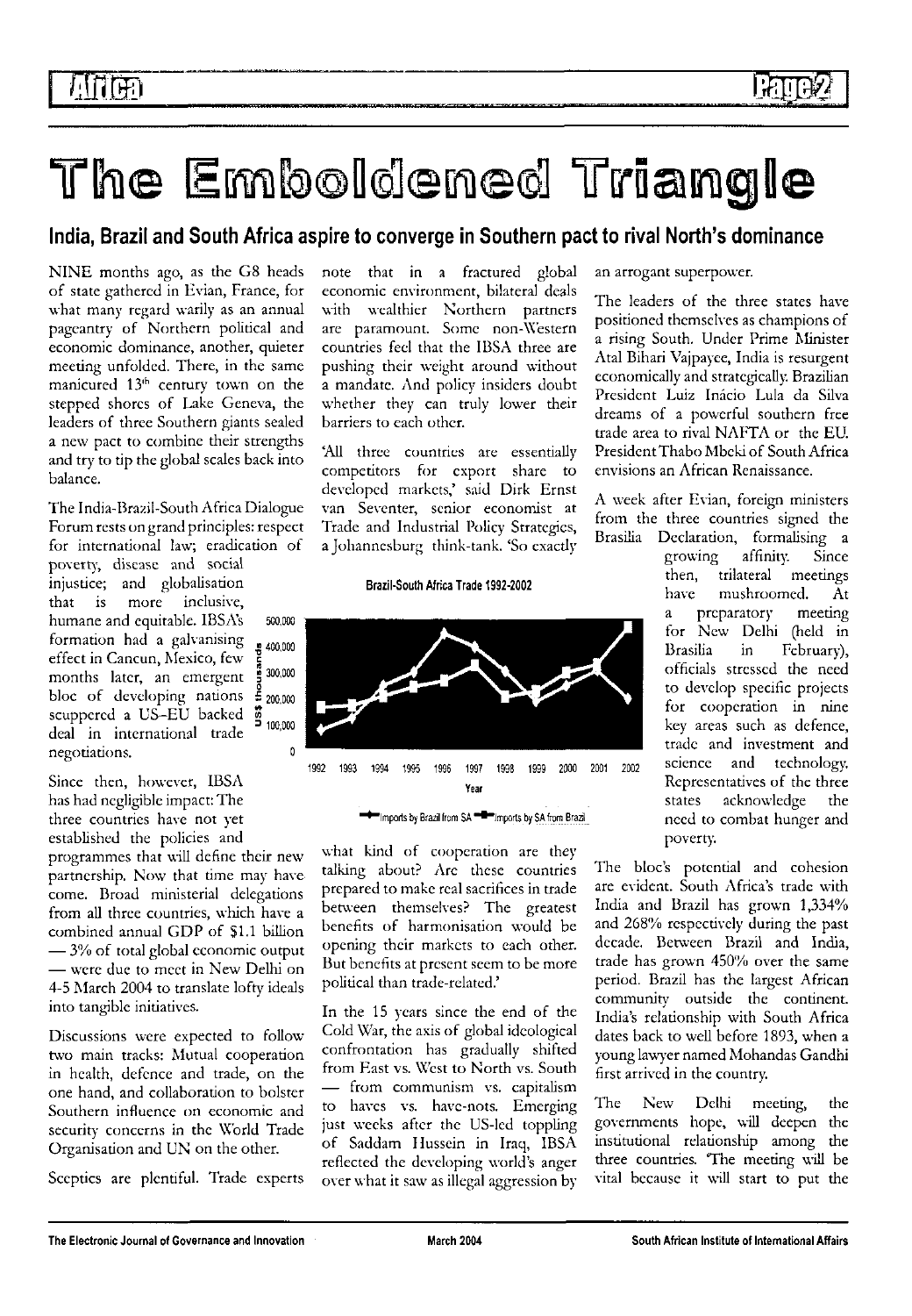## *IMm.*

meat on the bones of IBSA,' said Banashree Harrison, India's Deputy High Commissioner to South Africa. The foreign ministers have spearheaded the process, but they are not the experts on science and technology or shipping

routes. It is thus up to other departments to network. Both South Africa and India took big composite delegations to Brasilia, not just from foreign affairs. We're still not yet at the project stage, but at least we are identifying the sub-areas where greater cooperation will happen.'

Policymakers within the three countries stress that the partnership is still in its formative phase. 'I wouldn't want to try to quantify achievements,' said Linda Shongwe, coordinator of IBSA activities in the South African Department of Foreign Affairs.

But close to a year after Evian, the triumvirate's lone visible success is in trade negotiations. The IBSA countries were instrumental in brokering a deal

in August 2003 allowing poorer countries to override international pharmaceutical patents. Along with China, they mobilised a new bloc of developing states to reject a wide-ranging global trade agreement proposed jointly by the US and European Commission at the WTO meeting in Cancun in September 2003.

The G20+, as the new bloc was called, emerged triumphant but hasn't held together well since. In the

absence of viable multilateral talks, the global trade environment has become fragmented. (Bilateral agreements are now para-mount.) Already, Washington has forced six Latin American countries to distance themselves from the bloc. China has aggressively pursued its own trade interests unilaterally. Even in South Africa, talks between the US and the five-nation Southern African Customs Union are more pressing than giving shape to IBSA.

The three-way pact, furthermore, has aggravated suspicions among African

India-South Africa Trade 1992-2002



countries about South Africa's power and priorities. When Mbeki jetted off to Brazil for Lula's inauguration in January 2003 rather than attending ceremonies marking the landmark peaceful transfer of power from Daniel arap Moi to Mwai Kibaki in Kenya at the same time, not a few Africans wondered about his commitment to the renaissance he promotes.

#### Brazil-India Trade 1992-2002



Source for all graphs. Trade and Industry Policy Strategies, South Africa

Nor were many non-Western leaders impressed when Brazilian Foreign Minister Celso Amorim recently dubbed the IBSA states 'natural candidates' for permanent seats on the UN Security Council. Nigeria and Egypt, unwilling to cede their own aspirations to be global powerbrokers, are vying independently for permanent seats on the Council.

The problem comes when South Africa wants to decide for all of the developing world,' said Hagar Islambouly, Egyptian Ambassador to South Africa. 'It cannot fly the flag of the whole group until those positions are endorsed by the

whole group. We ask: Are three countries enough to represent the developing world? Do you want to tell me that Pakistan, Indonesia and Malaysia are not important Asian countries in the G77? Is it only India?'

Some states worry about the exclusionary nature of IBSA's membership. 'Namibia welcomes anything that helps the poor put their case ... and representing the poor

is one of Mbeki's favourite pastimes,' said Robin Sherbourne, a director of the Institute for Public Policy Research in Windhoek. 'But we're also close to Brazil, India and China, after all.'

But others, including big players like China, Russia and Iran, reputedly want in. There has been a lot of interest

so far,' said Juan Omeda Genefio, the IBSA point-man in Brazil. 'From our side, we're not inviting anyone at this stage.' Shongwe agreed: 'Expansion would be a political decision.'

IBSA supporters remain quietly optimistic. 'IBSA's an effective practical method of cooperation, by three countries that count, with weight in the international community,' says Shiv Mukherjee, Indian High Commissioner to South Africa.

'But to succeed, and not to stutter away into routine annual meetings that achieve nothing, depends on political will. There is a huge level of enthusiasm and commitment to IBSA at the highest levels of leadership. Just let IBSA run its course, and if it works, the benefits could be tremendous.' — **Steven Gruzd**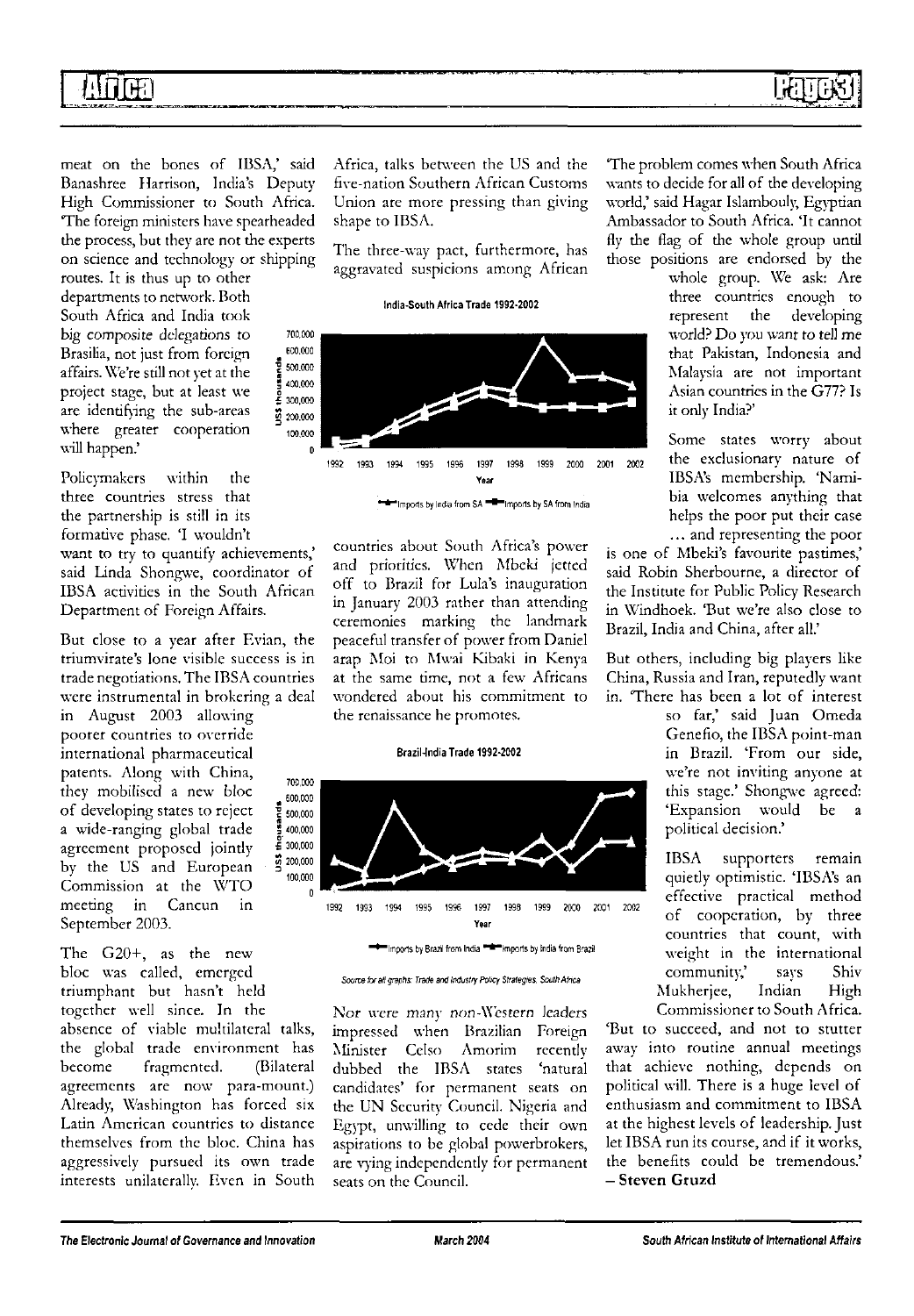## Sugary Revolts

## Africa's Big States: Toward a New Realism

### New paradigms of governance and engagement must be sought to address the special challenges posed by large populations and national territories

BIG African states arc among the least successful on the continent. Countries with a large land mass and sizeable population tend to be chronically unstable. They perform poorly economically, even though many are rich in natural resources and all have established internal markets. They have been among the least successful in overcoming the early post-colonial legacy of single-party or military regimes and in moving toward democracy. Fortyplus years after independence, most are still struggling to find a political system capable of holding together their diverse populations.

Nigeria, the Democratic Republic of Congo, Ethiopia, Sudan, and Angola together account for about 40% of the population of Sub-Saharan Africa. Their chronic internal problems have repercussions that go well beyond their boundaries. The disintegration of the DRC has had particularly devastating consequences, affecting all the neighboring countries and even pulling in some farther afield. Sudan and Ethiopia have meddled dangerously in each other's civil wars for decades, destabilising the entire Horn of Africa. War in the southern Sudan has a spillover effect in Uganda. Angola, which has the potential for rapid economic growth, instead exports refugees. And Nigeria, which aspires to play the role of benevolent hegemon stabilising West Africa, perennially teeters on the verge of an internal collapse.

The only true exception is South Africa. Though still facing a host of major socioeconomic problems, South Africa is a functioning state with both the strong administrative system and

the transport and communication infrastructure that allow modern states to implement policies, collect taxes, and deliver services in return. The unity of the state is not contested by its citizens. Although the dominant role of the African National Congress hampers true political competition, the country has developed a more stable political system than any other large African state.

To be sure, many small and medium states in Africa also perform poorly and their internal conflicts are sometimes



intertwined. But the problems of smaller states more often have little spillover effect. Several small and medium states, furthermore, are showing improved in economic and political performance, making the most progress toward consolidated democratisation.

The same factors that make large states so dangerous — their size and the resulting complexity of their problems — also make intervention unlikely. Confronted with conflicts that have caused hundreds of thousands of deaths over a long period of time, the international community has offered endless mediation but very little concrete help. At present, there are some 13,000 UN peacekeepers in Sierra Leone, which has a population of 5.7 million, but only about 10,000 peacekeepers in the DRC, which has a population 10 times as large. The various UN missions to Angola in the 1990s were chronically understaffed and underresourced.

The international community needs a new approach to the problems of large African states. A nostalgic commitment to the territorial integrity of these countries docs not help them stay together. Classic UN or other international interventions are almost impossible in large countries, because the resources of personnel and finances required are prohibitive.

### Size and Instability

Africa's big states, with the exception frica's big states, with the exception the interests of their citizens, their neighbours or the broader international community'.

Despite the advantage for growth that large states with resource bases and domestic markets should theoretically enjoy, Africa's three most populous countries — Nigeria, Ethiopia and the DRC — have an average per capita income under S300 a year, virtually unchanged in the last 20 years and representing a substantial decline in real income and living conditions for most citizens. Such per capita income is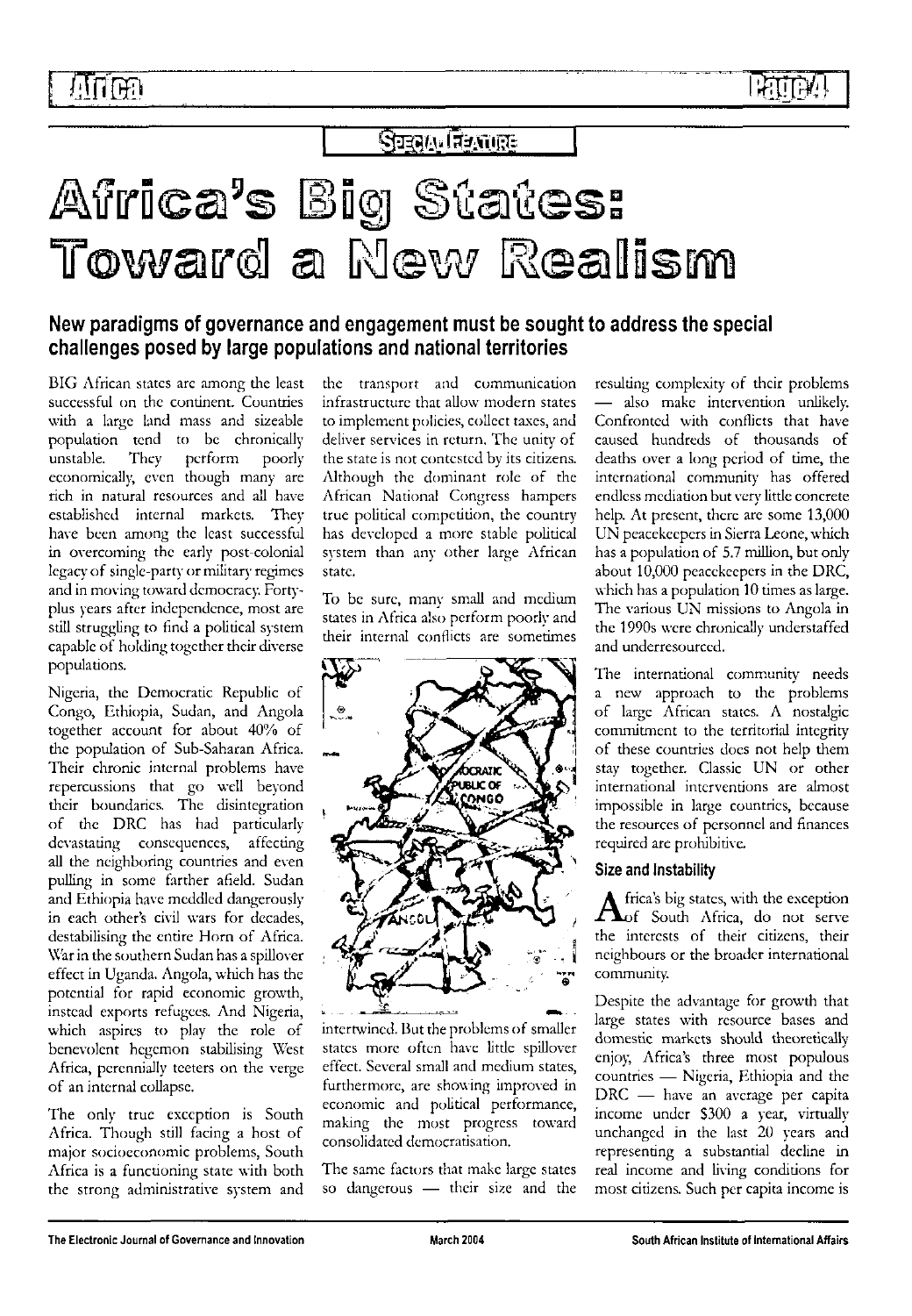## 浜行け出

### Sizam Hzadr

. . . . . . . . .

well below the average for Sub-Saharan Africa, which has increased slightly to about SI,000 in the last 20 years. Even more striking, per capita income in countries with lower than 2 million inhabitants has shown steady growth for the last 15 years and now tops S2,000. Other indices of social welfare, such as those measured by the UN Human Development Index, confirm the disparities in fortunes between large and small states.

The most serious dysfunctionality has affected the state itself. Big African states have not succeeded in establishing political and administrative systems capable of coping with the challenge posed by their size. They remain poorly governed, poorly administered and perpetually unstable. Sudan and Nigeria have each experienced 11 leadership turnovers since 1960. The DRC had eight turnovers, Ethiopia five.

Long-running civil wars reveal the failure of big African states to reconcile their internal political, ethnic, and religious differences and to establish political systems capable of accommodating the demands and interests of their various constituencies. These internal failures, rather than the interventions by outsiders pursuing their own agendas, explain the instability of big states. Angola became the theatre of a proxy war between the US, allied with South Africa, and the Soviet Union, relying on Cuban personnel, only because the dissension between its leadership provided outsiders with an entry point. When the outsiders withdrew following a 1988 agreement, the war continued as a domestic phenomenon for another 14 years.

Nor can the conflicts in these states be attributed solely to the ambitions of specific leaders. Although nearly all large African countries have been ruled at one time or another by ruthless strongmen, conflicts have extended past the political lifespan of any one individual. Angola may be the exception here. UNITA, the armed opposition group in Angola, was

so dependent on its leader Jonas Savimbi that his death in 2002 spelled the end of the fighting. But it is still too early to tell whether Angola will be able to develop a system of government that can turn the cessation of hostilities into real peace with economic and social development.

Even in countries where wars have ended, the development of a political system that can address the underlying problems has been elusive. Indeed, all the civil wars in big African states have ended by a military victory, not by a political agreement. In the aftermath of war, both Nigeria and Ethiopia have experimented with federal formulas in an attempt to prevent conflict



from recurring, but neither Nigeria's territorial federalism nor Ethiopia's ethnic federalism have provided a fullytested solution. In Angola, meanwhile, a government flush with its military victory is still trying to avoid real political reform.

Administrative failure has received much less attention than political failure. Big African states do not control their territory well, do not have adequate administrative structures and thus encounter serious problems in implementing policies and delivering services. Despite the often decried bloating of the civil service, big African states are today even more 'underadministered' than they were in colonial days. In the most extreme  $\cose$  — the DRC — transport and communications infrastructure has been sorely neglected, depriving the population of services, leaving civil servants and soldiers unpaid and undermining private-sector growth.

#### Experiments in Governance

U Filike Angola and the DRC, Nigeria, Ethiopia and Sudan have sought to address directly the problem of how to govern a large, diverse state, but still seek lasting systemic solutions.

Nigeria. At independence a federal state composed of three large regions, Africa's most populous nation has tried to refine a federal formula since the end of the Biafra war in 1970. It has repeatedly increased the number of states, which now number 36. Nigeria has adopted a constitutional clause, subsequently copied by other African countries, that stipulates that a presidential candidate must show nationwide support by winning at least 25% of the vote in two-thirds of the states to be declared the winner. It has tried to provide representation for all major groups in the civil service and cabinet posts. It has also experimented with different formulas for the distribution of the oil revenue — most recently increasing the share that goes directly to state and local governments.

None of these steps, however, has provided a real solution. Increasing the number of states has eliminated the danger of a direct confrontation among large regions, but it has not eliminated traditional divisions. There is no longer a predominantly Muslim northern state; rather, there are now 12 states in the north and central regions that have incorporated *sharia,* Islamic law, in their legal codes. Increasing the number of states also has not eliminated the potential for further fragmentation: With several hundred different languages spoken in the country, the number of groups that could demand their own state is virtually endless. Similarly, the revision of the oil revenue distribution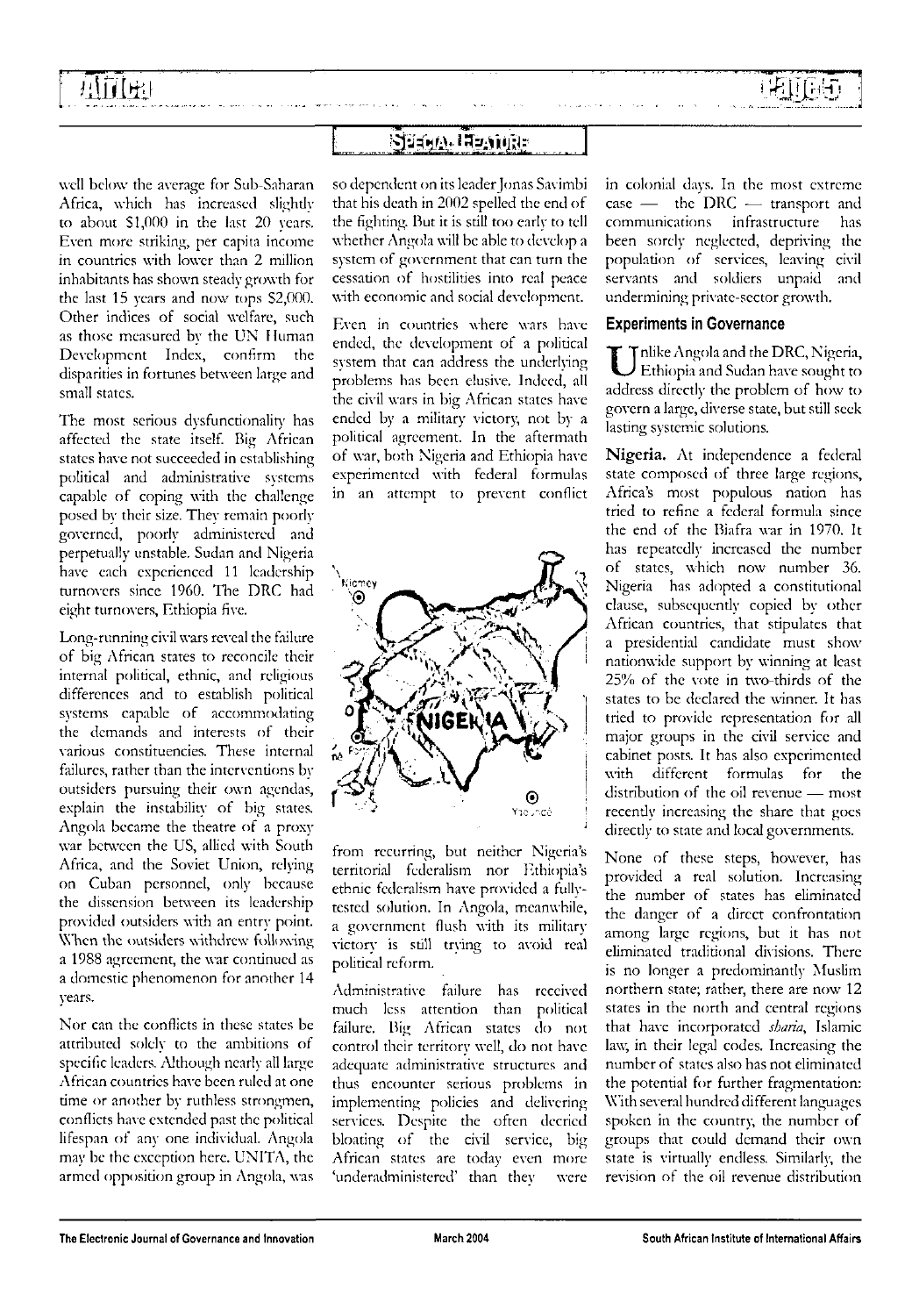## 西面田

## **Sazam Aastrice**

has not quelled discontent among the population of the oil-producing Niger Delta. If anything, the new formula has also created incentive for the formation of new states and led to the decentralisation of corruption rather than to more accountable government.

**Ethiopia.** A loosely structured feudal empire until the 20<sup>th</sup> century, Ethiopia started directly confronting the problem of how to become a modern state after World War II. Emperor Haile Selassie tried to develop a formal bureaucratic administration, but it remained quite thin on the ground, never extending below the district level and leaving local communities to the authority of landlords and traditional authorities. Selassie also tried to develop a common Ethiopian identity and culture by making Amharic the language of instruction and government. In feudal style, he also attempted to bridge domestic divides by carefully building a network of intcrcultural marriages for the royal family. It worked for a while, but when the emperor was deposed in 1974, the country started to fall apart.

A new Marxist-oriented military regime sought to set up a centralised, party-dominated system. The outcome was disastrous. The regime did not have the tools to control the system it envisaged. With the help of Eritrean insurgents, ethnic liberation movements rose up throughout the country. When the military regime was defeated by the Eritrean and Tigrcan movements in 1991, Eritrea seceded, leaving the Tigrean insurgents to find a means to govern the divided country. The outcome was a bold experiment in ethnic nationalism. Ethiopia became a federation of ethnic states with a considerable level of autonomy. Following the Soviet example, Ethiopia adopted a constitution recognising the right of nationalities to selfdetermination — even to the point of secession. It remains to be seen whether such a right would be respected in practice any more than it was in the

### Soviet Union.

The system is held together by the Ethiopian People's Revolutionary Democratic Front, a Tigrcan-dominated amalgam of the ethnic parties of each region. It has been successful in keeping together a country that in 1991 appeared headed for disintegration, but unity in the country remains somewhat precarious.

**Sudan.** Since independence in 1956, Sudan has wavered between repression and federalism in its response to southern dissent. In 1972, the government in Khartoum adopted



an asymmetrical federal system, with a northern government ruling the entire country and the south having limited autonomy. A decade later, in 1983, President Jafaar Nimciri tried to break up the southern region into three provinces less threatening to Khartoum, and war resumed. The conflict was made worse when a radical Islamist movement took over the government and declared *sharia* the legal code of the country. Now a second agreement, again giving autonomy to the south, may be in the offing, but, as argued earlier, it does not claim to provide a definitive answer.

**South Africa.** Despite its size, South Africa considered but rejected a federal solution for two reasons. First, the apartheid regime had attempted to maintain minority control by setting up 10 independent homelands that would be united to white South Africa in a 'constellation of independent states.' The attempt failed, but also left a legacy of suspicion of decentralization. Second, the country already had a strong unitary system in place that allowed limited power to four large provinces the original states that were merged in the Union of South Africa following the South Africa (Anglo-Boer) War of 1899-1902. With a functioning system in place, it was easier for South Africa to continue along the same lines. In 1994 the country increased the number of provinces from four to nine, each with an elected legislature and premier. At the same time, the national government was able to use its central control of the public purse to equalise spending across the territory, transfer revenue among levels of government and monitor the fiscal performance of the provinces. Arguably, South Africa has been successful in part because it rejected extreme decentralisation.

### Rethinking Engagement

The international community has<br>not dealt with big African states as he international community has a separate category requiring a special approach. Rather, it has dealt with them on the basis of a mixture of political expediency and general principles that are often of scant relevance. Countries with economic or strategic interests in the big states have, not surprisingly, sought to protect those interests at all costs. With the weakening of colonial ties, most recently those of France with its former colonies, and the end of the Cold War, the emphasis is less on safeguarding interests than avoiding becoming involved directly in the work of stabilising troubled countries.

But the basic rules have not changed — and are increasingly out-moded. The first is territorial integrity. Enshrined in the charter of the Organisation of African Unity and its successor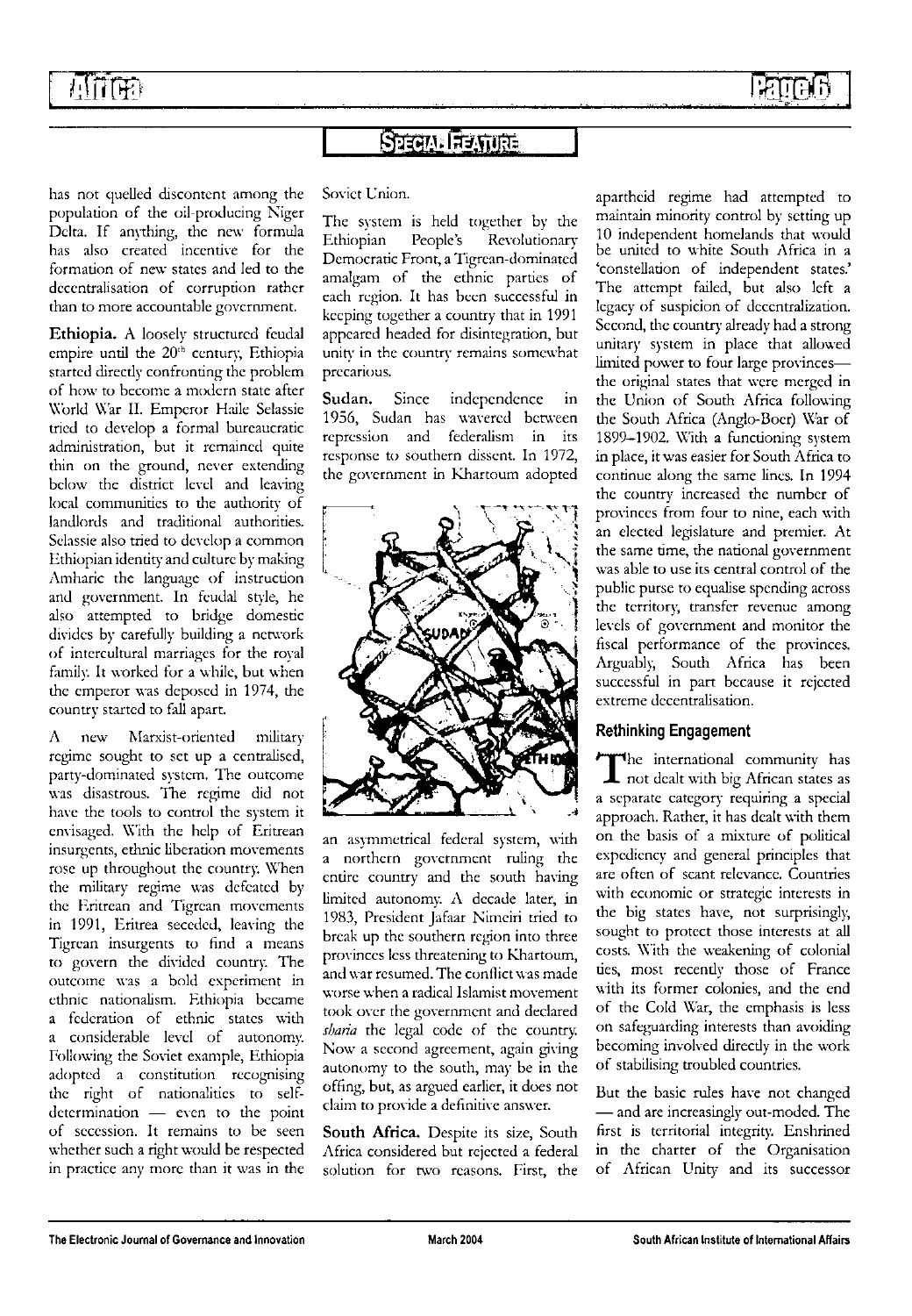## **STOM FATURE**

the African Union, this principle was more plausible in the immediate aftermath of decolonisation — when new countries did not want to open themselves to one another's territorial revendications — than it is today. It was also in keeping with the historically unprecedented worldwide freezing of international borders that characterized the Cold War period.

Since the late 1980s, however, more than 20 new states have been formed, primarily in the Balkans and the former Soviet Union, but the international community remains theoretically committed to the territorial integrity of all African states. Only Eritrea has changed the continent's map, breaking off from Ethiopia in 1991.

The second principle is that the most effective political systems are decentralised — and in the big states, decentralisation becomes federalism. Federalism is usually taken to mean a territorial arrangement, not one based on ethnic identities. The Ethiopian solution has been only grudgingly accepted by the international community; it is certainly not held up as a model for solving the problem of large, diverse states.

The third principle, which has only prevailed since the end of the Cold War, is that democracy and a strong bill of rights provide the solution to internal conflicts in states big and small. Political systems should be blind to ethnicity and religion and should not recognise the rights of groups. The US is particularly emphatic on this point.

There is nothing wrong with these principles per se, but they bear **little** relation to reality. Ethnicity and religion are highly politicized in all African states. The example of Canada, still struggling to find a solution to the problem of Quebec, is a sobering reminder that democracy and federalism are no panacea. Furthermore, the international



community has neither the tools nor the political will to help big African states become federal democracies.

It is time to consider a different approach to big African states. Several new rules apply:

**limit commitment to territorial integrity to defending states against outside aggression.** The international system needs to protect countries from being attacked, but it should not guarantee survival to countries threatened by internal factions. Ultimately, shape and cohesion of states should be determined from within.

**Define external aggression.** Iraq's invasion of Kuwait was a clear case of external aggression. When the neighbours of the DRC send troops into a territory nobody controls, the international community needs to worry about state disintegration, not external aggression.

**Accept partition if it happens.** Africa does not need another Berlin Conference and more lines drawn on maps. Nor does it need stubborn international determination to keep states alive that remain dysfunctional more than four decades after independence.

**Avoid all-purpose federal prescriptions.** Federalism may eliminate the demand for partition in some cases, but this will only happen if the component units of the federal svstem reflect

political reality. In troubled big African states, federalism will predominantly be based on ethnicity and/or religion. The role of the international community is not to dictate the boundaries of the component units, but to help the participants reach the needed compromises.

**Do not push democracy as a panacea.** A democratic process can only take place when there is a functioning state. State building should come first.

**Develop a model for peacekeeping in large states.** Peace

support operations must be more than symbolic. They should use decisive military force where necessary. Above all, they must find a balance between rebuilding local armies and police forces and helping to build durable civilian administration.

**Encourage big African states to look inward first.** With the exception of South Africa, big states are too dysfunctional to be encouraged to deal with conflicts in their regions. Nigeria and other big African states will become forces for stability and peace in their regions *only* if they find ways to manage their own considerable political and economic problems. They must focus on their domestic problems first. — **Jeffrey Herbst,** professor of politics and international affairs at Princeton University; **Greg Mills,** national director of the South African Institute of International Affairs; **and Marina Ottaway,** senior associate of the Democracy and Rule of Law Project at the Carnegie Endowment for International Peace.

*This article is a shorter version of a paper mitten for a research project on Big African States led by Drs. Herbst and Mills, nitb* the participation of the Stiftung Wissenschaft *und Politik and the Carnegie Endowment for International Peace, for the full report and further information on the project, please visit the website inimceip.org*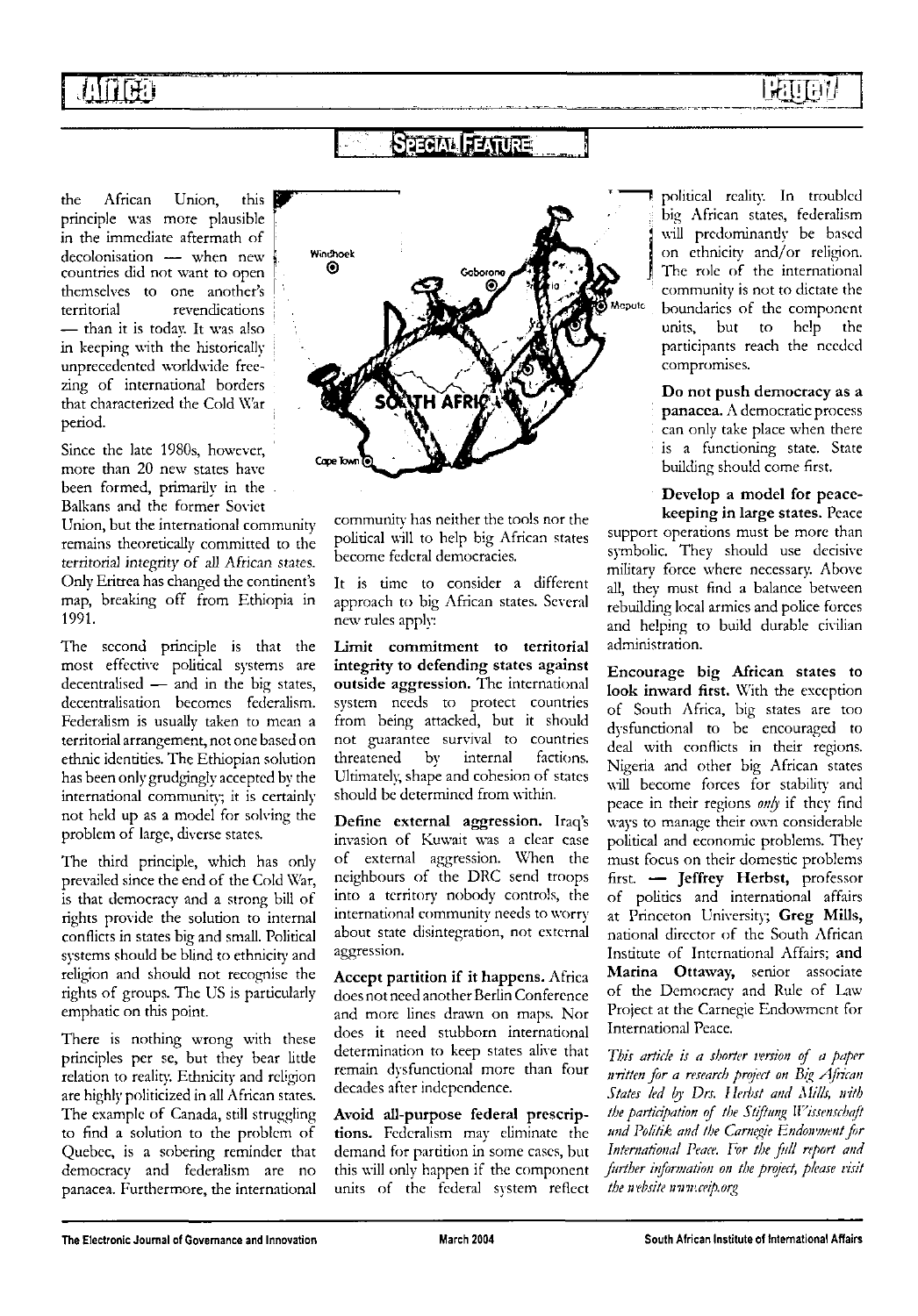## ≷ј∄ним і¤<del>з</del>міня:

Graft Briloe by Bribe Figlhting |

OK. *PHTtiR Eigen, founder of the global*  $corruption$   $n$ *atchdog group Transparency International, spofa with the South African Institute of International Affairs in Johannesburg on tiro recent occasions. The following are excerpts from those interviews.*

#### **Q: Is Africa more corrupt or less corrupt than it was five years ago?**

**A:** Oh, it's definitely a less corrupt place. There has been a global recognition of how harmful corruption is, how detrimental and damaging it is to development. On the international front, far more effective measures to protect countries from corruption are now in place. Five years ago, it was not a crime in domestic law for a firm from Germany or Japan or the US to offer bribes abroad. In fact, in many instances bribes were tax deductible! Hut there has been a sea change in the international legal system now. Some 35 countries have acceded to the OECD Convention Against Corruption, which means that those firms now cannot bribe abroad with impunity in places like Africa.

It's now up to countries in Africa to translate this into action. They must inform their Northern colleagues about the ways firms solicit and offer bribes in their countries and seek remedies in those Northern countries.

Another enormous change has been the shift to post-apartheid South Africa. The apartheid regime was very corrupt; it held secret accounts and developed devious and ingenious anti-sanctions machinations. The new government has paid far greater attention to having the right tools and mechanisms for transparency. The key question now depends on political will: How docs the ruling party react to prosecuting corruption closer to home? This is where the media and civil society have a crucial role to play.

**Q: Have any African countries moved up in the TI rankings?**



**A:** We've seen a lot of backsliding. We expected a major improvement in Nigeria. I believe President Obasanjo is committed to the process, but he faces a powerful congress that has really delayed the legal reform process. Obasanjo himself is not immune from attacks and accusations. But I'm hopeful.

Kenya has shown short-term improvements. We've heard the stories of passengers beating up *luatatu* taxi drivers who continued to demand bribes. But politics can overwhelm the best intentions. They have fired 6,000 procurement officers, they've fired half the judges, but the downside is that activity grinds to a halt. Perhaps they would be able to borrow judges from other Commonwealth countries with similar legal systems. But the donors are keen to support President Mwai Kibaki's efforts, including the British, Germans, Scandinavians and the World Bank.

#### **Q: Lesotho successfully brought charges against Western companies for bribery. What's the significance of this development?**

**A:** An unfortunate consequence for Ixsotho is that in exposing corruption, it is perceived as a more corrupt country than it might have been had it just kept quiet. I have great admiration for their attorney general and his legal team. They defended their case against powerful international lawyers who used all sorts

of legalistic arguments, but ultimately had their appeal rejected. The fines imposed on the guilty companies were small, especially considering the benefits gleaned from the corrupt activities.

Far more significant, however, is the threat to the reputation of these companies, and indeed the threat of being blacklisted by the UN and other agencies for future contracts. The companies have complained that these punishments were too harsh and that these sanctions should be moderated. German companies, for example, claim that at the time it was not illegal to bribe and was even tax deductible. But this is hypocritical. At first governments said they would not punish their companies because African countries were the ones demanding the bribes and why should they superimpose their standards, laws and ethics on other countries? Now they switch to saying these actions were not illegal in our country at the time.

### **Q: Is Lesotho an isolated example?**

A: **1** believe that such prosecutions could happen in Nigeria, and in Kenya, too. In future, under the OECD Convention, states will simply have to inform the home country and then the prosecution and/or punishment will occur in the North. There's a scandal in Norway at present over Statoil bribing in Iran. The chairman and CEO were forced to resign. The same thing happened in a Japanese company bribing in Mongolia.

**Q: What is your assessment of the new international revenue mechanisms applied to the new Chad-Cameroon pipeline, which were meant to reduce corruption and divert oil profits to social initiatives?**

**A:** The danger in Chad is that the pipeline revenues are completely out of proportion with the national economic environment - they represent far more money than that country has ever seen. Thus there has been the experiment to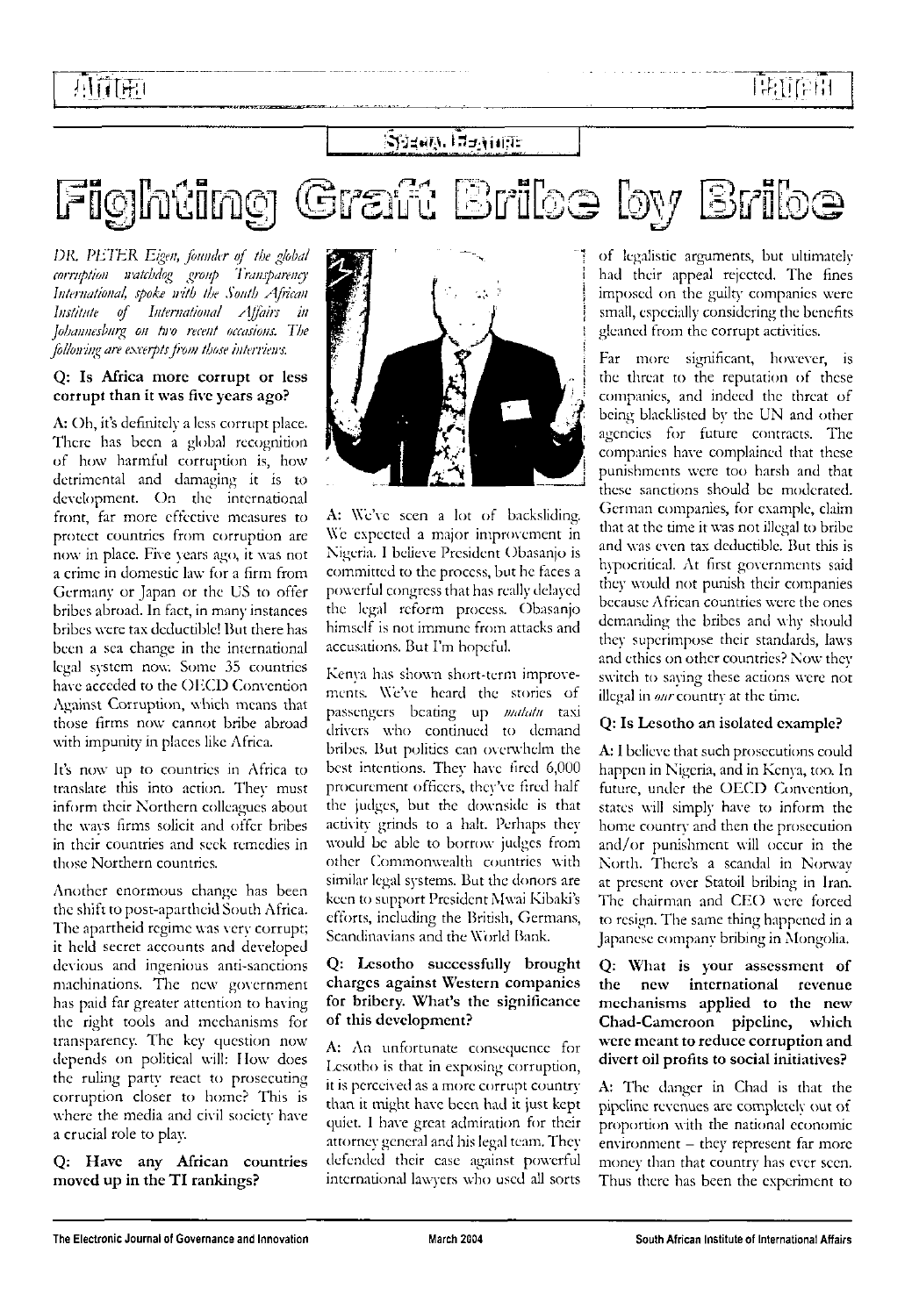प्रातमा

## **SPECIAL FEATURE**

create a special fund that is controlled by credible players for the good of the people. I think the spirit of the Chad Revenue Sharing Formula ,is excellent, but the temptation for corruption is enormous. Sadly, the first oil payments to the Chadian government were unilaterally used by the president to buy arms. He claimed this first amount was not covered by the formula. They plan to publish the audits in the public domain, but the country lacks strong civil society organisations. There are powerful international investor and fundcr interests involved, too.

#### **Q: How do Africa's ordinary citizens react to their corrupt governments?**

**A:** About 10 countries in Africa are facing elections in 2004 and I believe that corruption is *the* major issue in many cases. That is clear from our surveys, despite claims that poverty and unemployment top the political and electoral agendas. In Europe, 1 in 100 people have experienced corruption. In Africa, 48 out of 100 people have had actual experience of corruption.

#### **Q: There are signs in Kenya that fighting corruption is more easily said than done. What's next there?**

**A: I** believe that Kibaki is doing the right things in the right way. We don't try to second guess or give recipes to leaders. But he has been welcoming to civil society, open and transparent. He should continue implementing a national integrity system, as he has done. The more momentum is gained, the more donors and international agencies will be confident that resources poured into the country will be correcdy used.

For me, it was an amazing personal triumph returning to Kenya in July 2003, with World Bank President James Wolfcnsohn. Twelve years before, I had left Nairobi as a humiliated, defeated person. I was working in the World Bank at the time, and the endemic corruption in the society made me so despondent. Even my best friends and colleagues in Kenya were steeped in it. I was deeply offended — especially when

I brought my concerns to the World Bank about corruption and was told that it's none of their business and they were not allowed to look at corruption. This was a major influence on my decision to form Transparency International. So it was one of the most personally gratifying things of the last decade to return to Kenya — with the president of the World Bank in his private plane — to meet Kibaki and see the changes in that society.

#### **Q: On a practical level, what is the role of African parliaments in fighting corruption?**

**A:** Parliaments should be the allies of the people in fighting corruption. They play a crucial role in building the integrity system, and through probing commissions and committees can keep the executive honest. South Africa's constitution I believe has the most complete catalogue of transparency guidelines enshrined anywhere in the world. Combined with a speaker of strong integrity like Frene Ginwala, this is very powerful.

### **Q: What can ordinary citizens do?**

**A:** President Obasanjo made a telling comment to me. He had asked young Nigerian children about their ideal career aspirations. He did not get the answer that children wanted to be teachers, doctors, lawyers or businessmen. They said they wanted to be civil servants, so that they could drive a Mercedes Benz.

Sometimes corruption is so endemic that people don't care; they shrug and laugh about major scandals. But in Kenya we saw a sense of outrage. Remember the stories of bribe-seeking policemen being beaten up by the people? There should be zero tolerance for corruption.

#### **Q: What about the argument that civil servants are paid so little they must resort to bribery to survive?**

**A:** The most corrupt are often the richest, not the poorest, citizens. We have to have hard civil service reforms. If we cannot afford these bloated bureaucracies, we should not have them.

Pay those we do need decent wages. If we tolerate self-financing schemes, there is no end. If a teacher must extort money from students to feed his own family, if a nurse or policeman demand bribes, then these arc lousy public servants that nobody needs. It is totally wrong to argue that poverty justifies corruption.

#### **Q: You've said that corruption in Africa often stems from practices in developed countries. What is TI doing to stop this?**

**A:** One of the tools we've developed is the 'integrity pact'. Within industries, companies say they want to stop bribing but dare not because their competitors continue to do so. So we bring all the companies together to adopt a common standard on non-bribery. For example, if there is **a** tender in Kenya for the supply of turbines, and all the players agree to the pact, there are heavy penalties for bribery such as the loss of bid security, liquidated damages or even blacklisting. The World Bank lists over 100 companies on their website who have been involved in bribery.

Another tack is to ensure that civil society has access to the strategic documents at various stages — tendering, bid evaluation, contracts. At first the World Bank rejected integrity pacts as anti-competitive, but has come around.

A third element is the 'publish what you pay' initiative spearheaded by international NGO Global Witness, which has been at the heart of the blood diamonds exposé. Some African governments like Angola make huge windfalls selling oil, but governments refuse to inform their populations how much they receive. Now some large oil companies - BP and Shell, for instance - have said they will disclose the payments made to governments. Obasanjo has recently pledged publicly to disclose what his government receives in order to compare official figures with what the oil companies say they pay. This is a big step forward, and we hope the US companies will also agree.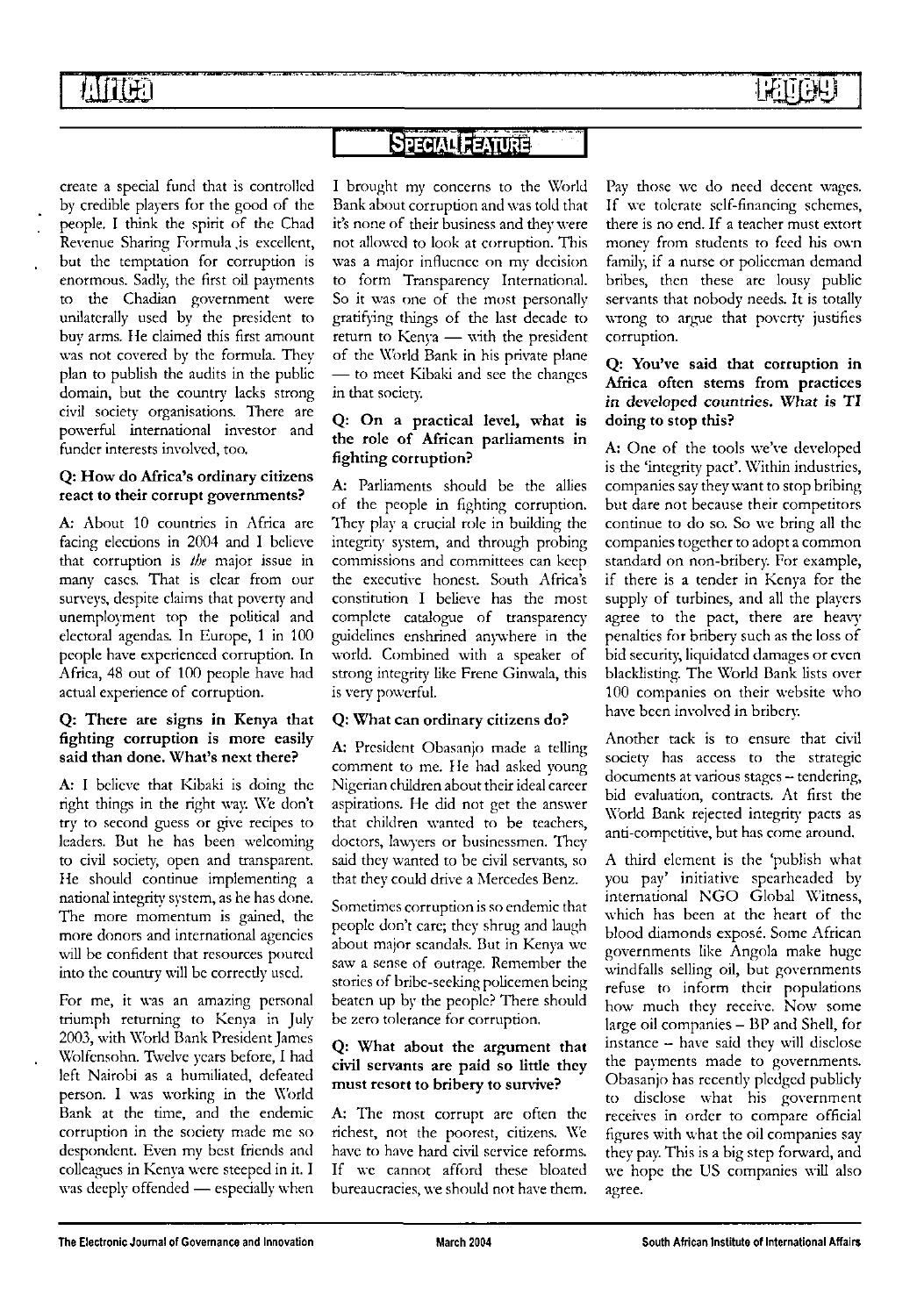## A Seat in the Grass

On her first trip north 'into Africa', a young South African woman confronts the complexities of reconciliation in Rwanda — and in herself

THE mountains are beguiling. Volcanic and tropical, they teem with life: bearded colobus, a hundred kinds of butterflies and twice as many tree species all in a space scarcely larger than Wales. Banana groves slide off the slopes into valleys deeply rutted by brick cutters and potato mounds. As the hills slip by it is tempting to forget the secrets they hold. But in Rwanda, forgetting is impossible.

This was my first trip in 'Africa,' as we from South Africa like to call the rest of our continent. I started in Kenya, confronting what my country tried for 350 years to separate itself from: the African experience. For years I had Kenyan and Ugandan acquaintances who made me feel guilty for the xenophobic tendencies of my countrymen. They reminded me constantly of the contributions and sacrifices their countries made to assist our struggle against apartheid. They said I should be grateful for their black governments. They made me, a black South African woman, feel as if I owed them something. Maybe I do.

Kenya and Uganda were moveable feasts: vibrant, sensuous, crumbling. Their bustling cities and broken roads played to the lighter emotions - curiosity, bemuscment and, to a degree, affinity. But Rwanda was different. Against the chaos of Kenya and Uganda, there is a calm to Rwanda. Traffic moves at a seemingly different pace. The roads are smoother. Perhaps it is the eeriness of confronting a horrific past that is immediately, palpably present, but Rwanda feels more contemplative. At any rate, certain parallels with my own country's experience are inescapable.

Rwanda is about to commemorate 10 years since its previous government incited a frenzy of ethnic genocide



**The debris of genocide:** *Skulls of victims of the 1994 ethnic massacres in Rwanda collected for display in the national genocide memorial in the capital, Kigali.*

*Photo: Graeme Williams*

that consumed an estimated 800,000 people. At that very horrible moment, thousands of kilometres to the south, we were counting down the final tense days to our first democratic election. While we were dancing in the streets, Rwandans were hunting down their neighbours, their brothers, their own wives and children in the maize. While we held the world in rapture, the brave and powerful turned their gaze away from Rwanda. On my first ride through Rwanda's countryside, celebrating a decade of democracy felt like desecrating the memory of the dead.

Somehow, the hundreds of years of being described as sub-human, discriminated against, despised and abused that my people suffered paled in significance to the 100 days of horror that Rwandans experienced. Sitting on the bus, I felt I had intruded on a private affair. I could never pretend to understand the pain of those in the seats next to me. I am fortunate. The closest I ever came to the atrocities of the apartheid era was when people came forward at the Truth and Reconciliation Commission to recount their stories of loss and suffering.

After a decade of democracy, we in

South Africa are shielded by a veil  $- a$ strong and encompassing constitution that makes it slightly easier to pretend that apartheid is dead and buried. But in Rwanda that veil does not exist. It is no longer official policy in Rwanda to label people Hutu or Tutsi, to force them to carry identification cards the way the apartheid governments made us carry passes. But there is nothing to soothe the fears of ordinary Rwandans.

The drive from Katuna border post to Kigali took about an hour, and in that time I tried to concentrate on the present — the amazing slopes, the cool mountain air. But the past kept filtering through. I couldn't help wondering what secrets lived in the hills. As we ncarcd the capital, one of my travel companions asked me what I would like to see in his city. I couldn't say what I wanted to: the genocide memorials. I wasn't sure if I could say the 'gword' out loud in a bus loaded with Rwandans, so I just smiled and looked out the window.

As the road made a final descent into Kigali, my other companion, also Rwandan, tugged at my sleeve and said: 'Genocide.' For a horrible second I thought we had stumbled upon a fresh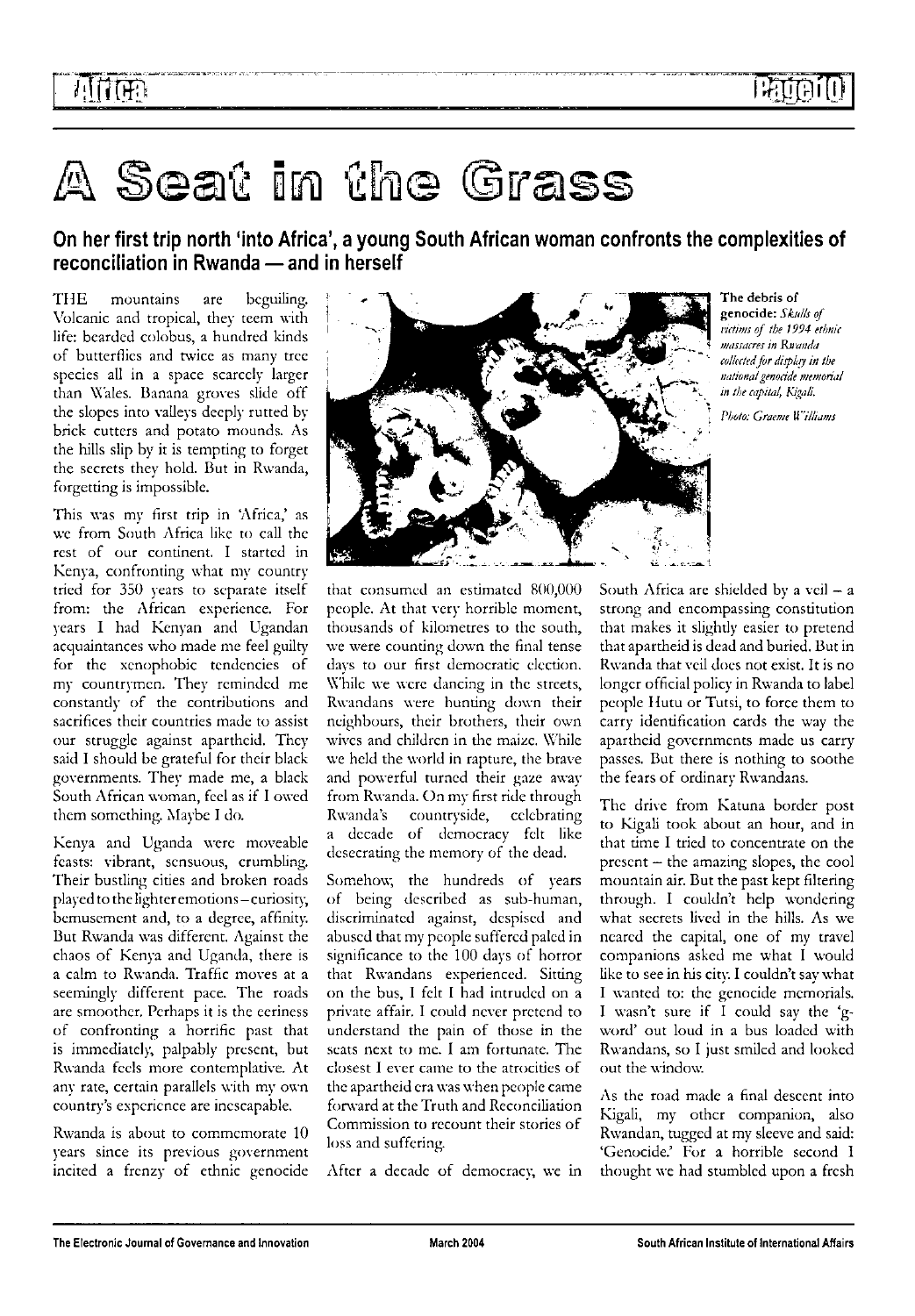## **4i**

outbreak of violence. His half-smile told me otherwise. Off to the right stood a genocide memorial. That simple gesture broke the ice for me. I understood that I could satisfy my curiosity openly without inciting anyone.

On my second day in the country, we drove south from Kigali to Gitarama province where some of the worst of the killing occurred. Our first stop was a memorial in the district of Kibagali, where human skulls and bones were neatly stacked on glass shelves — the silent, faceless remnants of husbands, wives and children.

Later that day, we attended a preliminary hearing of a gacaca, a traditional court where perpetrators and victims resolve their differences before the community and a panel of eminent persons. Rwanda has revived gacacas — the word literally means 'in the grass'  $-$  in a national experiment in social healing and reconciliation.

About 60 residents congregated under a few trees in an open patch of ground next to some houses. Sixteen people sat in judgment. As my companions and I found comfortable spots in the field, the chairman of the panel called out a name of a victim. He asked if anyone gathered there knew how the man had died. Silence. No hand went up. Finally, one of the panellists stood up in anger and said it was impossible that no one had witnessed the killing. She knew, she said, specific people present at the sitting who should have seen the incident.

Provoked by further silence, she gave her own chilling account of how dogs were set on the victim, chasing him through the village until he finally lost the fight for his life. She then pointed out an elderly man sitting under one of the trees as having witnessed the chase. She accused the elderly man, describing how he continued harvesting beans as the horrific drama unfolded nearby.

Dispassionately, the old man acknowledged that he had been tending his garden at the time in question, but said he did not see anything. I was stunned. Such passivity is incomprehensible, even when you come from a country where crowds once gathered to watch gruesome killings perpetrated in the guise of mob justice.

Across Rwanda, billboards promoting gacaca proclaim: The truth heals. Let's tell what we saw, let's confess to what we did. This will heal us.'

I wonder. The success of the gacaca system heavily relies on people volunteering information, being honest about what they did and what they saw. It was the same in South Africa. We offered amnesty  $-$  immunity from prosecution — in exchange for the truth. By trading stories - what we did, or what we endured — we hoped to find reconciliation. Who can yet say if it has worked? Our society is still fragile and fragmented.

Who can say if it will work in Rwanda? The reality of this country is that many ordinary people were incited by the government to kill and there is not enough time to try them all or space to imprison them. But how do you learn to trust a man who picks beans while his neighbours are slaughtered? How do you greet him in the marketplace? Will confessions and finger-pointing in open-air tribunals enable Rwandans, the most Roman Catholic of Africans, to forgive 'until seventy times seven?'

A few days later, once again at the Katuna border, I crossed back into Uganda riding on a *boda boda,* a bicycle taxi, whizzing past travellers who had left me in the immigration queue. As the cyclist picked his way through the clog of people and cars, trying his best to avoid the bumps and potholes on the road, I thought of Rwanda's own uncertain road to recovery. The obstacles they face are revenge and resentment. Ten years after the killing, the country's name is still synonymous with genocide. Perhaps, though, if Rwandans steer their course as we in South Africa did ours, the hills of their homeland may in time reveal a new story: a tale of hope. — **Luleka Mangquku**

## **BRIEFS**

**The next African diplomacy:** African leaders gathered in Kigali, Rwanda, last month formally launched the African Peer Review Mechanism, a provision of Nepad designed to enable African leaders and civil society to evaluate the performance of selected governments. So far, seventeen countries have agreed to participate. Ghana, the first, was to come under review in March. The peer review process involves both internal and external assessments of political, economic and corporate governance and socioeconomic development. Although critics worry that governments under review may resist full transparency and public participation, Marie-Angelique Savane, chairperson of the sevenmember APRM panel of eminent persons, said after the launch that 'the data emanating from each country can be respected because of the people who will sit around the table to discuss it. You will have civil society arguing with government, for example. This is why some countries are not subscribing to the APRM. They're afraid of this.' The process is voluntary and carries no sanctions if countries under review fail to adopt recommended reforms.

**We band of brothers:** Rejecting a plan by Col. Muammar Gaddafi to establish a single African army, African leaders meeting in Libya in early March agreed to set up a joint military force to intervene in civil war and genocide. Part of a broader agreement on defence and security in Africa, the new force will include troops from countries such as South Africa, Egypt, and Nigeria and will be organised under the authority of the African Union Peace and Security Council.

**Turning the screws:** Washington imposed a new layer of sanctions on Zimbabwean President Robert Mugabe in early March targeting companies either owned by the government and ruling party or in which senior government and ruling party officials are key stakeholders.

**Flight:** Jean-Bertrand Aristide, ousted from Haiti for the second time since first becoming president 14 years ago, fled to the Central Africa Republic in early March.